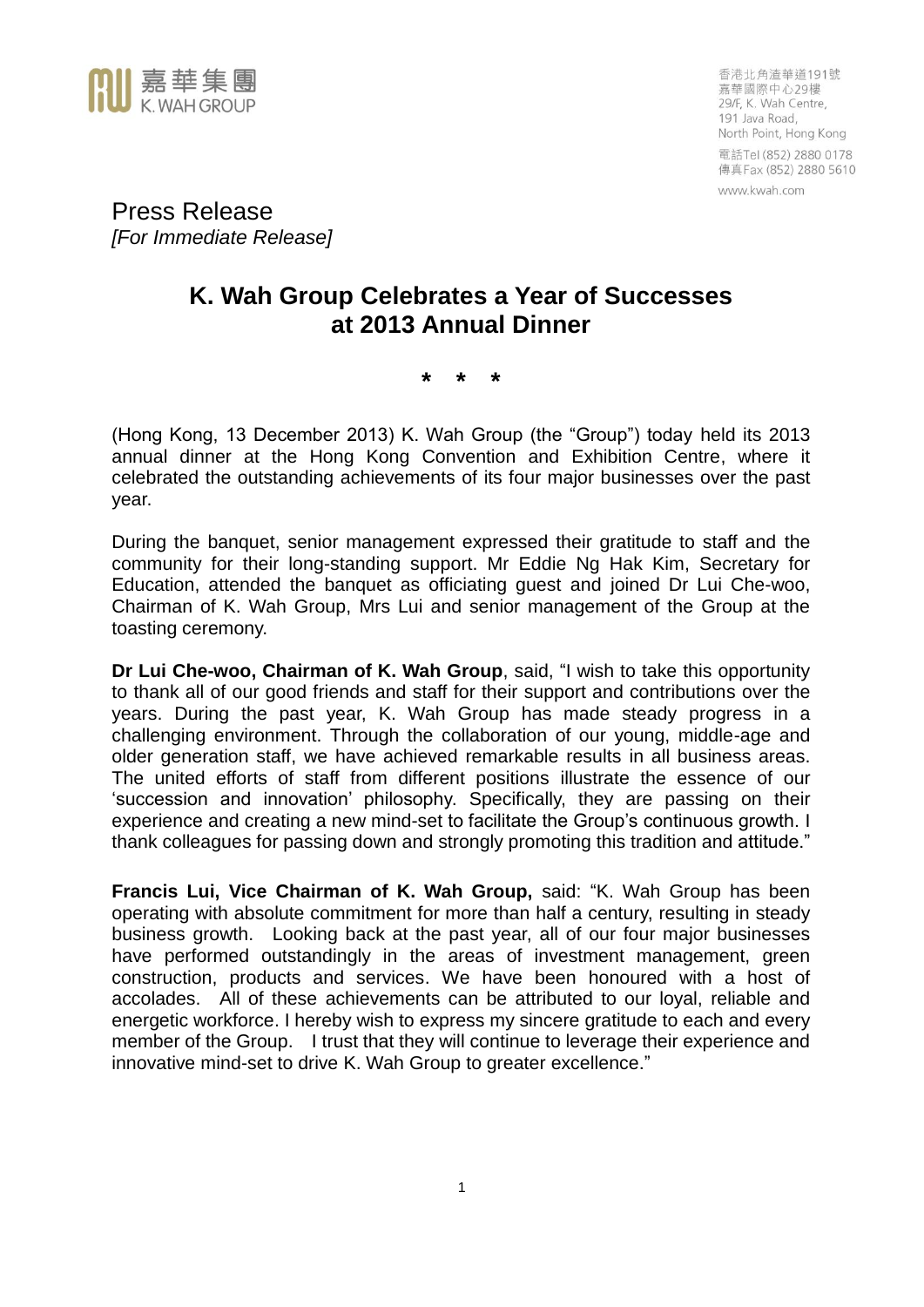

In 2013, K. Wah Group achieved a number of milestones. Committed to delivering "World Class, Asian Heart" products and services, Galaxy Entertainment Group ("GEG"), a subsidiary of K. Wah Group, continued to deliver record business results. In June of this year, GEG was officially included as a constituent of the Hong Kong Hang Seng Index, marking a new chapter in the Group's history and underscoring its rich experience and strong capabilities.

K. Wah International Holdings Limited ("KWIH"), another subsidiary of the Group, has firmly established itself as an outstanding property developer. With its commitment to providing high quality, innovative products, KWIH successfully launched several unique projects during the year. These developments met the strong market demand for quality homes, enabling the Group to further increase asset turnover. Recently, KWIH gained the IFAPC Outstanding Listed Company Award 2013 and Best Investment Value Award for Listed Companies.

In addition, K. Wah Construction Materials Limited has become an environmental company, adding value to clients and establishing partnerships with eight large steel enterprises. The company has also implemented a series of green management initiatives that have helped it realise its philosophy of sustainable green living and win several awards.

The business of managing and constructing high-end hotels and office buildings in the city centres of New York and Seattle also made good progress during the year. Phase 2 of Galaxy Macau<sup>TM</sup> will be completed as planned, while phases 3 and 4 will begin construction at the end of this year or early next year. GEG is set to gain worldwide recognition and become "Asia's leading gaming and entertainment group".

Dr Lui Che-woo believes that Hong Kong has become a cosmopolitan city despite challenges over the years. In his remarks to staff, he said, "Treasure what we have and implement our motto of 'What comes from the community is to be used for the community'. Satisfy the needs of the community by adopting a helping, caring and understanding attitude. What K. Wah Group seeks is not only business growth and prosperity, but something more substantial — harmony and compatibility."

During the annual dinner, guests were treated to an exciting performance by magician Avon Lee, who won a Guinness world record by achieving Five Teleportation Illusions in 1 minute. He is also the first magician from Hong Kong to receive The World Best Teleportation Illusion Magician Award from the International Magicians Society.

As Christmas is just around the corner, the management and staff concluded the evening by singing several Christmas carols, which added to the festive atmosphere.

*– End –*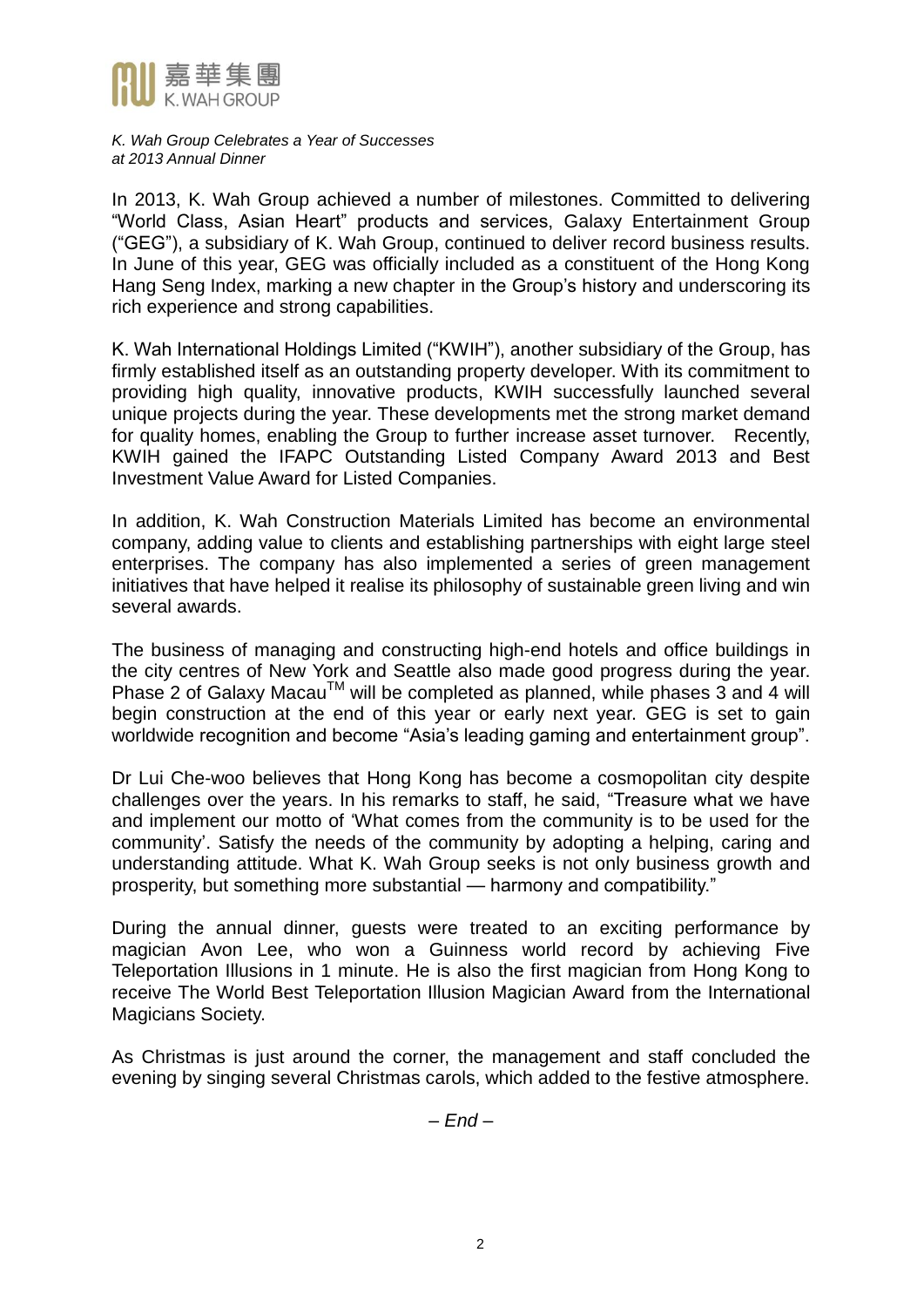

# **Photo 1**



Dr Lui Che-woo, Chairman of K. Wah Group and Mrs. Lui (Left 3 and 4 of Front Row), Francis Lui (Left 6 of Front Row), Vice Chairman and key management of the Group, together with Mr Eddie Ng Hak Kim (Left 5 of Front Row), Secretary for Education, officiate during the toasting ceremony

# **Photo 2**



Dr Lui Che-woo, Chairman of K. Wah Group, delivers a speech at the Group's Annual Dinner 2013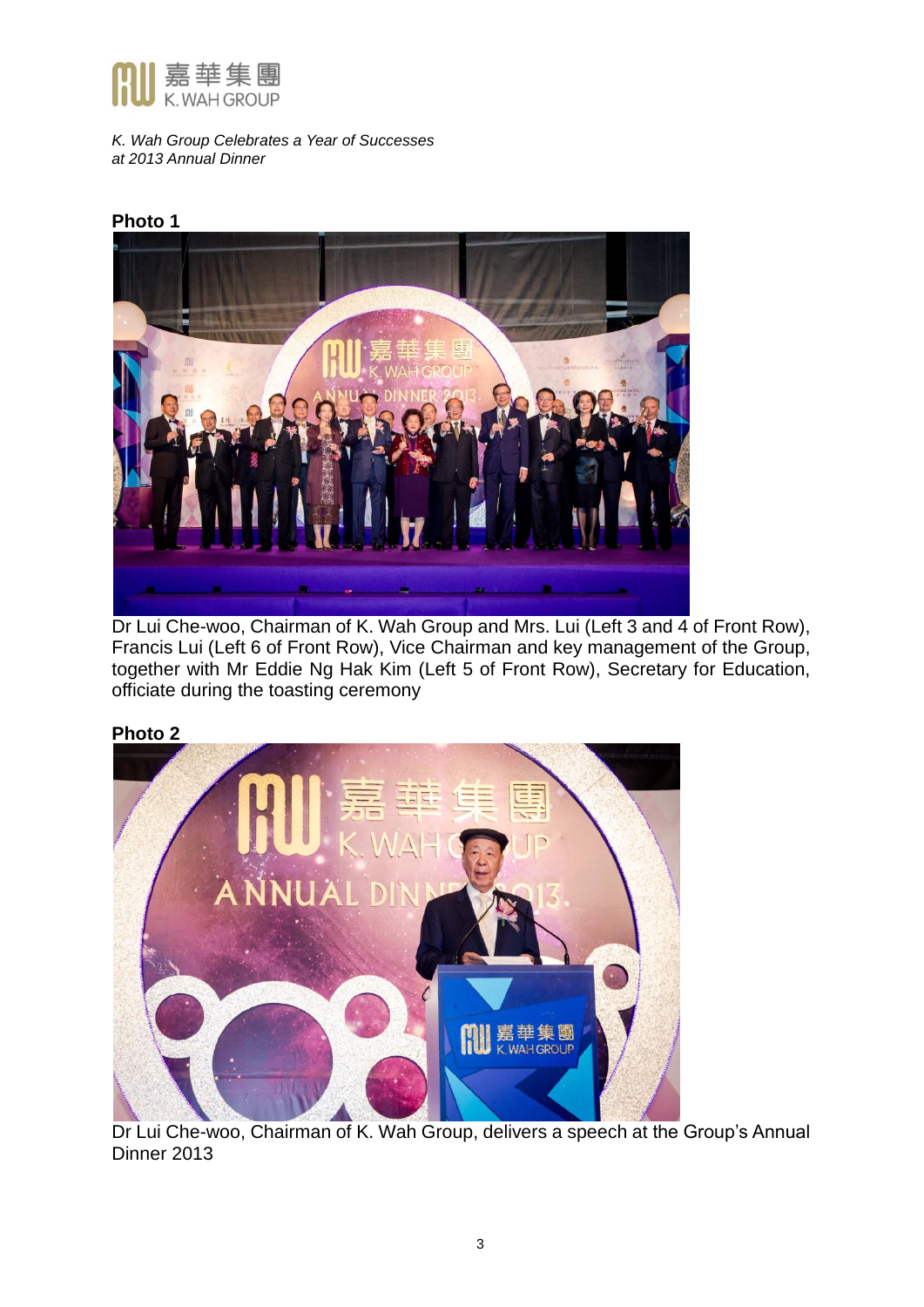

### **Photo 3**



Francis Lui, Vice Chairman of K. Wah Group, discusses the year's highlights